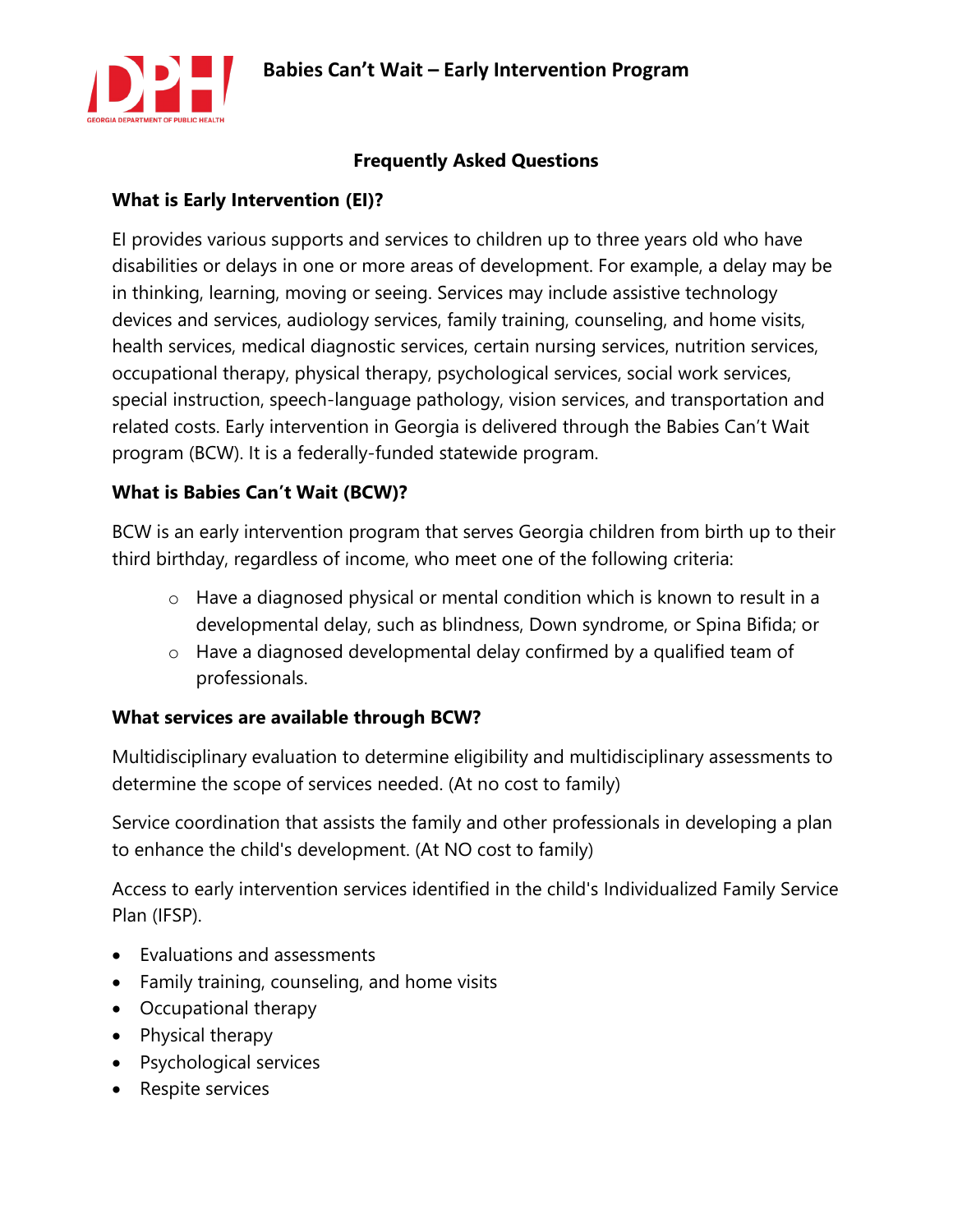

- Service coordination
- Special instruction
- Speech-language therapy
- Behavioral Intervention

*Note: State funds are available, based on a sliding fee scale, to assist families who are determined by the local BCW Program to be unable to pay*.

## **How do I make a referral to BCW?**

Referrals to BCW can be made by phone, email, fax, letter, or in person at your local district Department of Public Health (DPH) office. Steps to complete a referral:

- 1. Complete the Children's 1st Screening and Referral Form *(C1st PDF Link.*
- 2. Submit form to the local BCW office that serves the county in which the child and family reside. Find your office through the [Children](https://sendss.state.ga.us/sendss/!mch.coord_search) With Special Needs [Coordinator](https://sendss.state.ga.us/sendss/!mch.coord_search) locator

*Parental consent is not required to make a referral. Referral sources are encouraged to talk with the parents before referring a child to BCW.*

## **How much does it cost to be in BCW?**

Evaluation and service coordination are at no cost to the family. Other services are based on a sliding fee scale. This scale determines a family's ability to pay. A family deemed unable to pay for needed services will not be denied. Medicaid is billed for services as well as other insurance, with the family's permission.

## **What is Evaluation?**

Evaluations help determine if a child qualifies for services. They are specialized for each child and family. They may involve a review of the child's medical records and previous evaluations. Evaluations may also include a review of the child's development, observations of the child and interviews with the parents.

## **What is Service Coordination?**

Service coordination is an active, ongoing process that assists and enables families to access services and assures their rights and procedural safeguards. In BCW families are assigned a Service Coordinator who will support families and link them resources that will that will help their child achieve his or her maximum potential.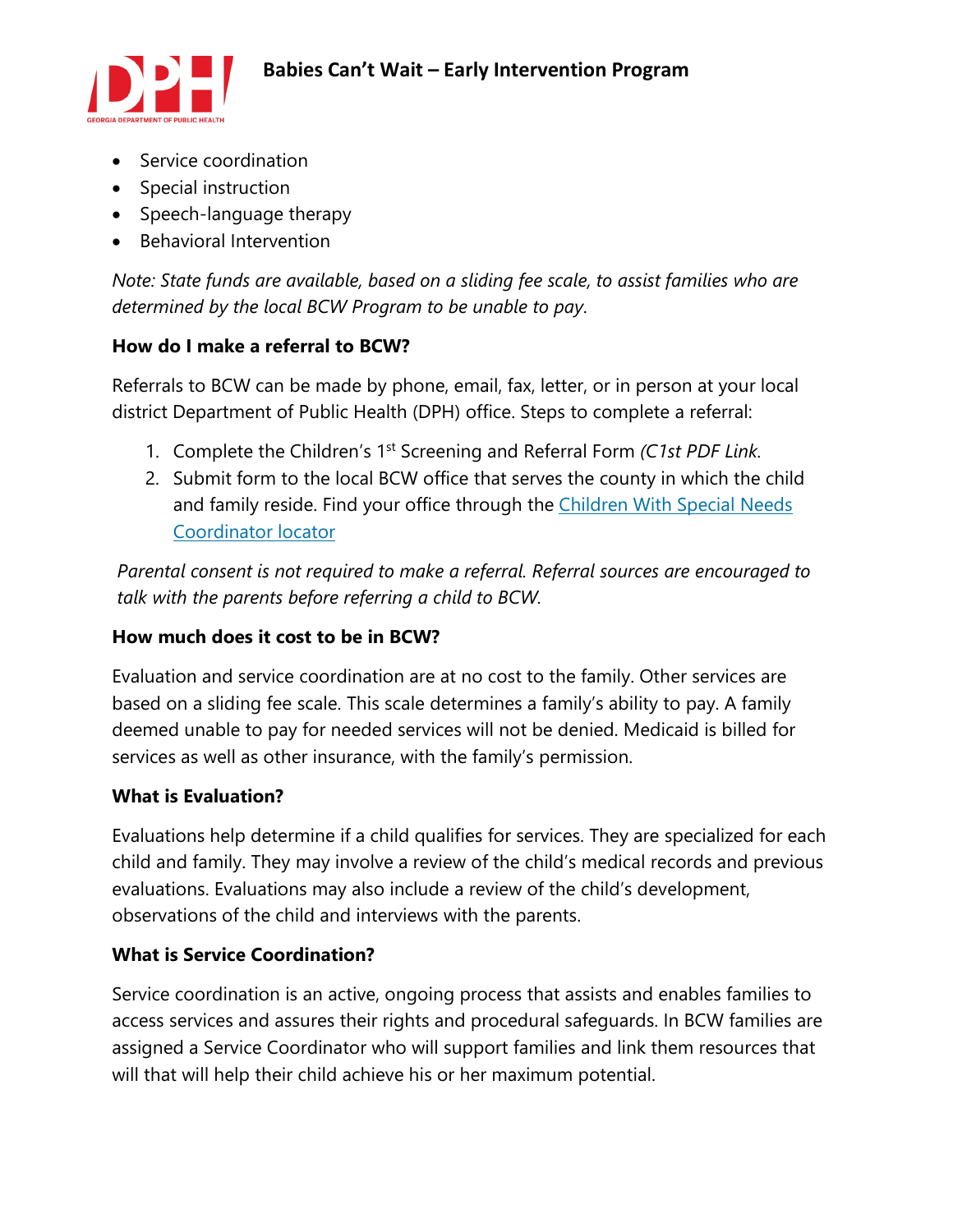

## **What happens after a child is referred to BCW?**

After a referral is made, the Service Coordinator (SC) begins assisting the family. The SC is the family's main contact in BCW. The SC will help families understand their rights under the program. The SC will also contact parents to get consent to evaluate and arrange for evaluations therapies. The child will then receive an evaluation to determine if she/he is eligible for enrollment into BCW. The evaluations may be done in the child's home, childcare center or other environments that are natural to the child. After the child receives an evaluation a team of BCW professionals (Therapists, Special Instructors, and Service Coordinators) will discuss the best services available. After this meeting, the SC will contact the family to develop an Individualized Family Service Plan (IFSP).

#### **What is an IFSP?**

The IFSP is a family's written plan for BCW. It stands for Individualized Family Service Plan. The IFSP describes how a family and the BCW team will address the child's needs identified by the evaluation. It is also based on the concerns, resources, and priorities identified by the family. The IFSP is completed within 45 days of the child's referral to BCW, if the child is eligible and the family has decided to enroll in the program. This could be longer if a parent delays or postpones the evaluation or the meeting to discuss the plan. A review of the IFSP must occur every six months following the date of the signing of the initial plan.

#### **Where are services located/provided?**

Services are provided in natural environments, including home and community settings in which children without disabilities participate. Services can only be provided in a setting other than a natural environment when early intervention cannot be achieved satisfactorily in a natural environment. *This is a mandatory requirement by Part C of the Individuals with Disabilities Education Act.*

#### **Who will provide the services in BCW?**

Services are provided by contracted agencies and individuals from both public and private sectors.

#### **What if my child is found ineligible for the BCW Program?**

Children 1<sup>st</sup> will work to link families with appropriate local resources to address their needs